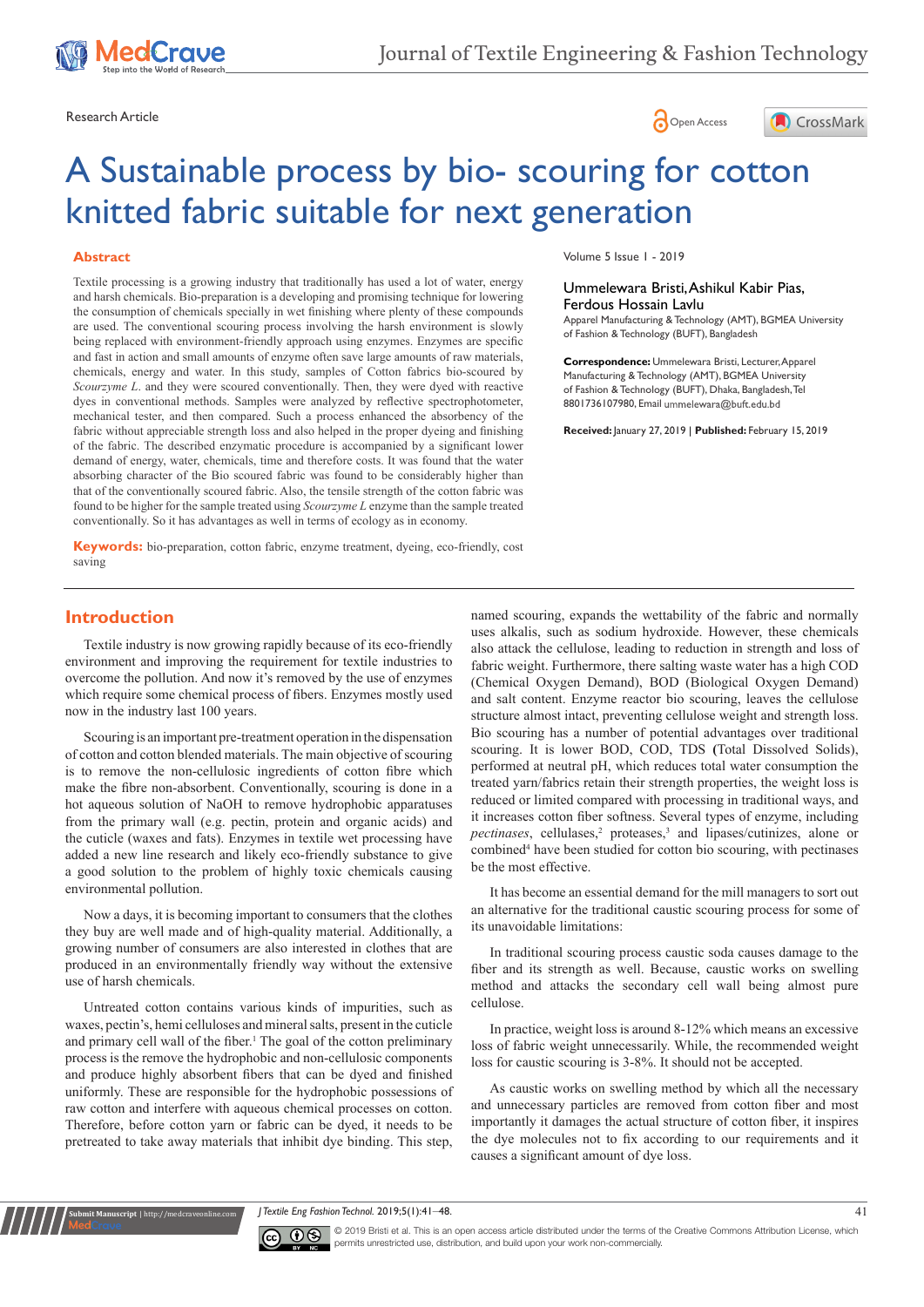©2019 Bristi et al.

In caustic scouring it takes around 95˚C temperature. To raise and lower the temperature at this degree it requires a huge amount of energy on which sector we are struggling and it takes more time which reduces the productivity.

Caustic scouring needs several rinsing steps which increase the demand of amount of water volume and a high pH range (12-14), it needs to neutralize the scouring bath for the processes ahead.

A lot of harsh chemicals are used in traditional scouring process which is very much responsible to increase the amount of BOD, COD and TDS in the effluent water and increase the unwanted pressure on environment. Caustic scouring is responsible for the lion parts of the total effluent of a factory. It produces:

- a. 54% to the total BOD
- b. 49% to the total COD
- c. 10-20% of the total pollution load generated during entire textile processing operation.

In traditional scouring, the longevity of the workers is badly affected by the handling of these harsh chemicals. The handling of harsh chemicals increases the possibilities of accident

# **Literature review**

Cotton is a delicate fiber that develops around the seeds of the cotton plant. The fiber is regularly spun into string and used to make a delicate, breathable material. Cotton is an important product in light of the fact that just about 10% of the crude weight is lost in preparing. When hints of wax, protein, and so forth are expelled, the rest of a characteristic polymer of unadulterated cellulose. This cellulose is orchestrated such that gives cotton one of a kind property of solidarity, strength, and permeabilizes. The layers in the cell structure are, from the outside of the fiber to the inside, cuticle, primary wall, secondary wall, and lumen. These layers are different structurally and chemically.<sup>7</sup> The primary and secondary walls have different degrees of crystalline, as well as different molecular chain orientations. The cuticle, composed of wax, proteins and pectin's is 2.5% of the fiber weight and is amorphous. The primary wall is 2.5% of the fiber weight, has a crystallinity index of 30%, index of 70%, and is composed of cellulose. The lumen is composed of protoplasmic residues.<sup>6</sup> Cotton fibers' have a fibrillar structure. The whole cotton fiber contains 88 to96.5% of cellulose, the rest are non-cellulosic polysaccharides constituting up to 10% of the total fiber weight.<sup>7</sup> Every fiber is comprised of twenty to thirty layers of cellulose curled in a perfect arrangement of regular springs. At the point when the cotton boll (seed case) is opened the filaments dry into level, bent, strip like shapes and move toward becoming crimped together and interlocked. This interlocked shape is perfect for turning into a fine yarn.

Cotton is made out of unadulterated cellulose, a normally happening polymer. Cellulose is a starch, and the particle is a long chain of glucose (sugar) atoms.

Today cotton is created in numerous parts of the world, including Europe, Asia, Africa, the Americas and Australia, utilizing cotton plants that have been specifically reared with the goal that each plant develops more fiber. In 2002, cotton was developed on 330,000km² of farmland. 47billion pounds (21million t) of crude cotton worth 20billion dollars US was developed that year.

The cotton business depends intensely on synthetic substances, for example, composts and bug sprays, albeit a few ranchers are moving towards a natural model of generation, and concoction free natural cotton items are presently accessible. Generally, a standout amongst the most financially ruinous vermin in cotton generation has been the boll weevil.

Most cotton is collected mechanically, either by a cotton picker, a machine that expels the cotton from the boll without harming the cotton plant, or by a cotton stripper which peels the whole boll off the plant. Cotton strippers are commonly utilized in areas where it is too blustery to even think about growing picker assortments of cotton and by and large utilized after use of a defoliant or normal defoliation happening after a stop. Cotton is a perpetual product in the tropics and without defoliation or solidifying, the plant will keep on developing. Cotton is a nearby relative of okra and hibiscus.

The general state of knowledge of the chemical composition of a mature cotton fiber is presented in Table 1.

**Table 1** Typical values for the composition of a Mature Dry Cotton Fiber

| Constituent            | Percentage |  |  |
|------------------------|------------|--|--|
| Cellulose              | 94%        |  |  |
| Pectin                 | 1.20%      |  |  |
| Protein                | 1.30%      |  |  |
| Wax                    | 0.60%      |  |  |
| <b>Mineral Matters</b> | 1.20%      |  |  |
| Other Substances       | 1.60%      |  |  |

Table 1 demonstrates that non-cellulosic materials represent just a little measure of the fiber weight. These materials are formless and are situated in the fingernail skin and the lumen. The fingernail skin frames a defensive layer to shield the cotton from ecological assaults and water entrance the Waxy materials are chiefly in charge of the non-spongy qualities of crude cotton. Gelatins may likewise ha ve an impact, since 85% of the carboxyl gatherings in the gelatins are methylated.<sup>8</sup> Crude cotton filaments need to experience a few compound procedures to get properties reasonable for use with scouring, non-cellulose substances (wax, gelatin, proteins and hemicelluloses that encompass the fiber cellulose center are expelled, and thus, strands wind up hydrophilic and appropriate for fading, coloring and other preparing. By expelling gelatin, it is simpler to evacuate all other non-cellulosic substances. The procedures of bioscouring that are being used today depend on the decay of gelatin by the proteins called pectinase.

Enzymes are organic impetuses that quicken the speed of artificial responses. Within the bio scouring method temperature and pH is crucial parameters for an honest outcome. A gentle pH and temperature offer U.S.A. the foremost ideal outcome. All Enzymes are fabricated from macromolecule and those them every have a quite sure threedimensional form. The form is various for each macromolecule and each compound simply takes a trial at one substance or quite artificial response for instance enzyme accelerates the breakdown of starch into the sugar disaccharide. Enzyme accelerates the breakdown of oxide. The aim behind this is often the substrate fits into associate degree exceptional space of the compound known as the dynamic website. The response happens with lower feat vitality that is come back to by shaping a middle of the road chemical substrate. Later the substrate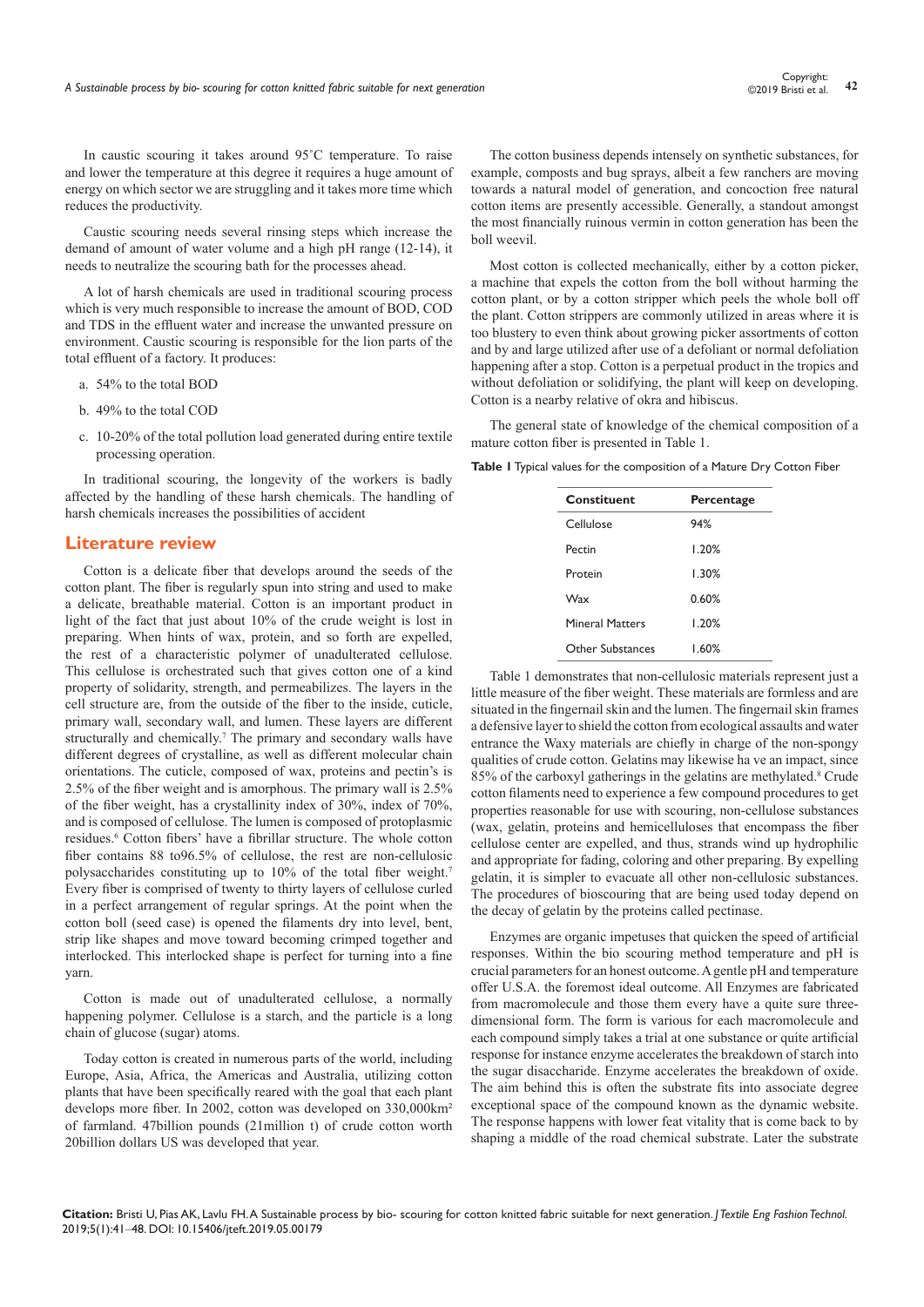particle is modified over into the item and also the catalyst itself is recovered. Enzymes are high relative atomic mass proteins that are created by living beings. Within the response itself the proteins aren't spent, they do not become a bit of the last results of their activity, nevertheless simply amendment the artificial obligations of various mixes. Once the response is finished, the compound is discharged yet again, ready to start another response. The customary scouring method together with the unforgiving condition is bit by bit being supplanted with condition agreeable methodology utilizing catalysts. Proteins are specific and fast in world and tiny measures of compound frequently spare plenty of crude materials, artificial Enzymes, vitality and water (9) generally most catalysts are used only once and disposed of once their chemical activity. Proteins will work on air weight and in light conditions regarding temperature and causticity (pH). Most Enzymes work ideally at a temperature of 30˚C-70˚C and at pH esteems, that are purpose of} the unbiased point (pH 7). Macromolecule forms are probably vitality economical and spare golf shot resources into distinctive hardware impervious to heat, weight or erosion. Attributable to their proficiency, specific activity, the light conditions within which they work and their high biodegradability, Enzymes are exceptionally acceptable for a large scope of contemporary applications. Proteins are used within the material business since they quicken responses, act simply on specific substrates, and work below light conditions, are protected and straightforward to regulate, will come after unforgiving synthetics and are perishable.<sup>9</sup> Business wellsprings of chemicals are gotten from 3 essential sources, i.e., creature tissue, plants and organisms. These ordinarily happening chemicals are frequently not promptly accessible in adequate amounts for sustenance applications or mechanical use. Business amounts are gotten by disengaging microorganism strains that deliver the perfect chemical and advancing the conditions for development. This methodology, for certain understood for over three, 000 years, is named maturation. many techniques, for instance, submerged maturation (SmF), sturdy state aging (SSF) and whole cell immobilization are effectively used for compound generation from va for all the way down to earth applications, immobilization of microorganisms on sturdy materials offers many focal points, together with rehashed use of chemical, simplicity of item partition and improvement of catalyst steadiness.10 Today, this aging procedure is completed during

a holder vessel. Once maturation is finished, the microorganisms are crushed; the catalysts are disengaged, and more ready for business use. Chemical manufacturers produce Enzymes as per all pertinent legislative controls. an oversized portion of the mechanical Enzymes are created by a usually number of microorganism hosts like genus Aspergillus and Trichoderma parasites, actinomycete organisms imperfect and Bacillus microorganisms. Catalysts are ordered by the mixes they follow up on: pectinases that separate pectin's, proteases that separate proteins, celluloses that separate polyose, lipases that split fats (lipids) into glycerin and unsaturated fats, and amylases that separate starch into basic sugars. Major styles of enzymes utilized in the textile business and their application are given.

Moreover, cellulases, pectinases, hemicelluloses, lipases and catalases are utilized in totally different cotton pre-treatment and finishing processes. Cellulase enzymes were 1st introduced once decades of enzyme usage as associate degree business customary for de sizing processes. Today, efforts among the textile business appear to specialize in substitution ancient natural-fiber scouring processes with enzyme-based solutions. Because the purpose of scouring is to get rid of natural impurities like compound substances like pectin's, waxes and xyloma nans, among different from cotton or other natural fibers, there are many accelerators that may act on such impurities. Alkaline pectinases that loosens fiber structure by removing pectin's between polyose fibrils and eases the wash-off of waxy impurities, is that the key accelerator for a bio-scouring method. Different enzymes together with cellulases, hemi cellulases, proteases and lipases are tested, however nowadays, the sole business bio scouring accelerator product ar supported pectinases. Associate degree economical bio preparation method ought to be supported a mix, ideally at the same time, of enzymes for de sizing, scouring and bleaching in one tub. Success in developing such a method would lead to a straightforward method, together with savings in water, time and energy consumption. Compared to standard alkaline boiling off, the benefits of bio scouring ar obvious that it will save water and time by reducing one rinse cycle: save energy by lowering the treatment temperature from boiling to around 50-60? Can allow less fiber weight loss and fewer COD and physical structure within the effluent. The novel accelerator permits for the system to perform at a lot of lower temperatures for bleaching and at neutral pH levels (Table 2).

|  |  |  |  |  |  | Table 2 Major types of enzymes & their functions |
|--|--|--|--|--|--|--------------------------------------------------|
|--|--|--|--|--|--|--------------------------------------------------|

| <b>Functions</b>                                                                                                                                     |
|------------------------------------------------------------------------------------------------------------------------------------------------------|
| Breaks down pectin's in scouring (Bio-scouring)                                                                                                      |
| To decompose starches applied in sizing (Bio-de sizing)                                                                                              |
| Breaks down cellulosic chains to remove protruding fibers by degrading & create wash-down effect by surface<br>etching on denims (Bio-denim washing) |
| Elimination of natural triglycerides (in scouring) or present in De sizing (tallow compounds)                                                        |
| Scouring of animal fibers, degumming of silk and modification of wool properties                                                                     |
|                                                                                                                                                      |

Moreover, cellulases, pectinases, hemicelluloses, lipases and catalases are used in different cotton pre-treatment and finishing processes. Cellulase enzymes were first introduced after decades of amylase usage as an industry standard for de sizing processes. Today, efforts within the textile industry seem to focus on replacing traditional natural-fiber scouring processes with enzyme-based solutions. As the purpose of scouring is to remove natural impurities such as polymeric substances like pectin's, waxes and xyloma nans, among others from cotton or other natural fibers, there are plenty of enzyme that can act

on such impurities. Alkaline pectinases, which loosens fiber structure by removing pectin's between cellulose fibrils and eases the washoff of waxy impurities, is the key enzyme for a bio-scouring process. Other enzymes including cellulases, hemi cellulases, proteases and lipases have been tested, but at present, the only commercial bio scouring enzyme products are based on pectinases. An efficient bio preparation process should be based on a combination, preferably simultaneously, of enzymes for de sizing, scouring and bleaching in one bath. Success in developing such a process would result in a simple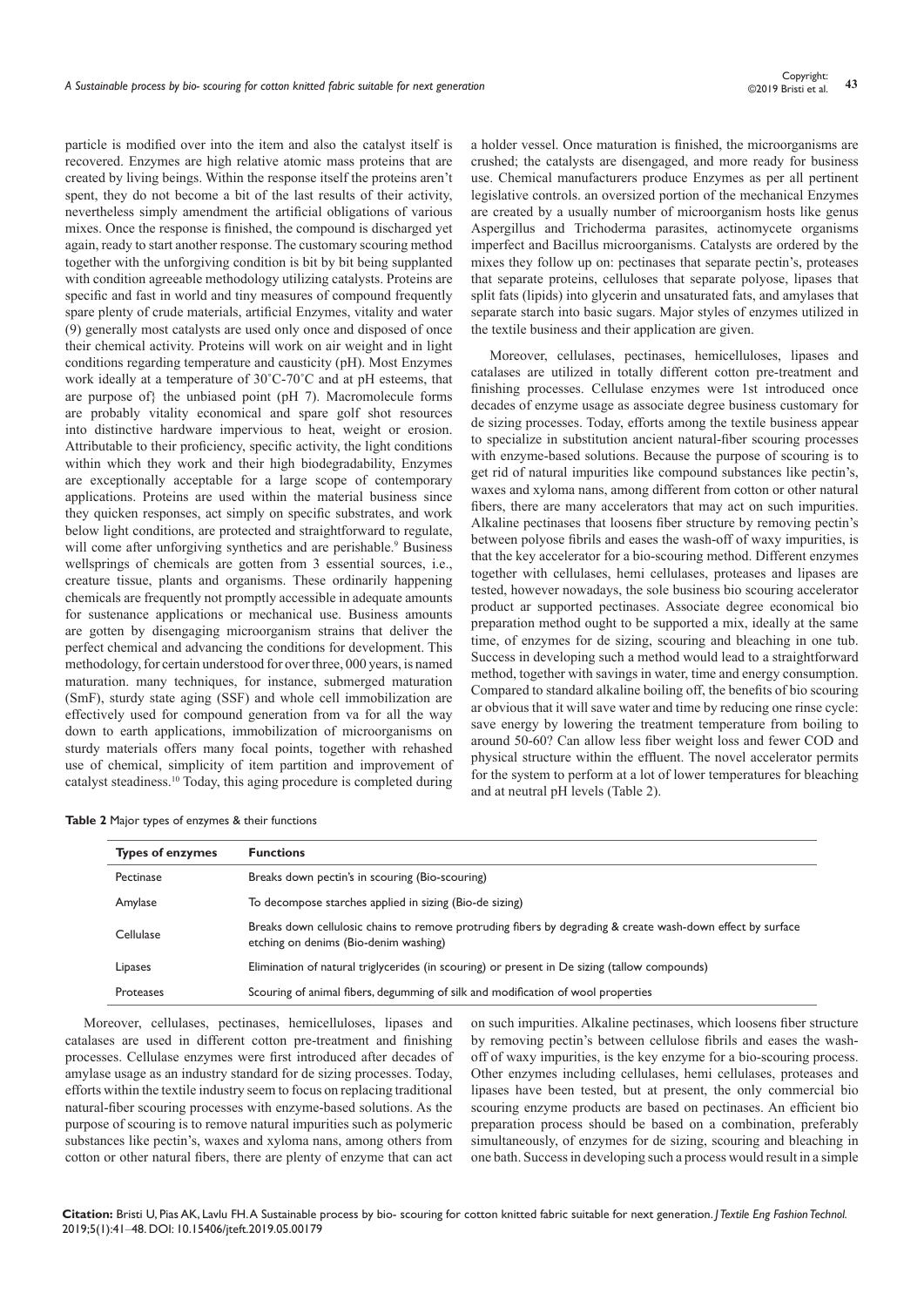process, including savings in water, time and energy consumption. Compared to conventional alkaline boiling off, the advantages of bio scouring are obvious that it can save water and time by reducing one rinsing cycle: save energy by lowering the treatment temperature from boiling to around 50-60˚C and permit less fiber weight loss and less COD and BOD in the effluent. The novel enzyme allows for the system to perform at much lower temperatures for bleaching and at neutral pH levels.

Textile process has benefited greatly in each environmental impact and merchandise quality over the utilization of enzymes. From the 7000 enzymes famed, solely concerning seventy-five are normally utilized in textile business processes. The principal enzymes applied in textile business are hydrolases (amylases, celluloses, proteases, pectinases and lipases/esterase's) and oxidoreductases (catalases). Amylases are still wont to take away starch-based sizes from materials once weaving. Cellulases are utilized to enzymatically take away fibrils and fuzz fibers, and have additionally effectively been introduced to the cotton textile business to provide the aged look of denim and different clothes. Proteases were assessed for the removal of wool fiber scales, leading to improved anti-felting behavior. Esterase's are with success studied for the partial reaction of fiber surfaces, up their hydrophilicity and aiding more finishing steps. Catalases are wont to take away  $H_2O_2$ once bleaching, reducing water consumption.

The bio-scouring method is constructed on peptidase, pectinase and enzyme enzymes that act on proteins, pectin's and natural waxes to result scouring of cotton. Blessings of bio-scouring:

- i. Milder conditions of process, low consumption of utilities, wonderful permeableness in merchandise.
- ii. No oxy-cellulose formation and less strength loss attributable to absence of serious alkali in tub.
- iii. Uniform removal of waxes ends up in higher levelness in coloring.
- iv. Extremely appropriate for scouring of blends like silk, wool, viscose, modal, lyocel, and Lycra etc.
- v. Low TDS in discharge.
- vi. Material is softer and fluffier than typical scouring, ideal for terry towel/knitted merchandise.

The integrated Bio-de sizing associate degreed Bio-scouring system uses a through empirical observation developed accelerator formulation, supported enzyme, pectinase, peptidase and enzyme that act synergistically, leading to American state filler and scouring of cotton merchandise, below delicate circumstances.

# **Methods and materials**

In the experiment, we've got used a Substrate of 100 percent gray cotton (knitted material textile} in 220 GSM fabric we tend to receive from Northan fashion ltd, Tongi basic. We tend to used scourzyme L for scouring method (NaOH), Detergent, Sequestering Agent, Wetting Agent/Non-ionic surfactants, Reactive dyes, Soda ash, Glauber salt chemical are use additionally. For cloth testing, we've got to required Instruments of photometer, Crock meter & Crock fiber, Multi fiber equipment.

## **Experimental works**

**Materials:** A hundred % Cotton cloth having 220 GSM was utilized in this experiment that was received from Northan Tosrifa Ltd

**Material preparation:** A single jersey Cotton cloth having GSM 220 was kindly provided from Northan Tosrifa cluster Ltd that consists of dirt, dust, oil, wax etc. we've got taken samples from it every consideration ten grams. Before the scouring treatment the substrate was washed in refined water to extract the soluble constituents and so dried in Laboratory kitchen appliance. Once laundry and drying the kitchen appliance dry weight of the samples was restrained in an electrical balance.

The materials foremost eroded with accelerator named Scour accelerator additional 3-5g/l consistent with the formula in presence of pH five.5 at 60˚C minutes & liquor magnitude relation was 1:20. The analysis of the scouring result was performed by the water perm ableness and also the weight loss of the materials as a result of the protein method. Coloring experiments to gauge the result of the scouring was applied with Reactive dye (Reactive Red) for two shade, at 60˚C for forty min & liquor magnitude relation was 1:15.

The materials were eroded by victimization chemical agent, NaOH, Sequestering Agent, Detergent within the Scouring method. it absolutely was applied for hour at 95˚C at a liquor magnitude relation of 1:20. Then colored with Reactive Dye (Reactive red) for two shades at 60˚C minutes. Liquor was 1:15.

After the completion of the bio-scouring method the samples were washed with plight. Then the samples were treated with carboxylic acid and washed with cold water and squeezed properly. Then the laboratory kitchen appliance was used for drying the samples. Once laundry and drying the kitchen appliance dry weight of the bio-scoured samples was measured with the assistance of an electrical Balance.

#### **Fabric testing & analysis**

**Whiteness index:** The values for the white index (WI) was measured on a remission photometer, Spectra flash SF600X (Datacolor, USA), victimisation the CIE methodology, consistent with nut ISO 105-J02:1997(E). Every sample was closed double to provide associate degree opaque sample with four plies, and also the white was measured 10 times at totally different surfaces.

**Percentage of weight loss:** Weight loss of the sample was analyzed through the distinction between the material before and once protein treatment. Once treatment, material was dried, weighed and so weight loss decided as below:

A= (weight of the sample before scouring-weight of the sample once scouring)/(weight of the sample before scouring)100%

**Drop Test:** In this time, check was taken to soak up a colored drop on the material are measured that color drop comes from an answer of zero.1% reactive red dyes. The form of the drop was discovered and also the time to soak up the drop was measured.

**Wicking test:** A cotton material strip (18cm 5cm) was suspended higher than the H2O surface during a glass beaker such the horizontal bottom edge touches the surface of the water. A spontaneous wicking was discovered thanks to capillary force. The peak of the liquid rise boundary was recorded for five, 10,15,20,25,30 minutes.

**Rubbing test:** We did the rubbing check by Dry and we tend to strategies. In we tend to rubbing we wet the rubbing fabric consistent with check methodology and provide rating by scrutiny the Staining with the grey scale.

Similarly, for dry rubbing we tend to check the rubbing with dry rubbing fabric and compare the staining with grey scale for ratings.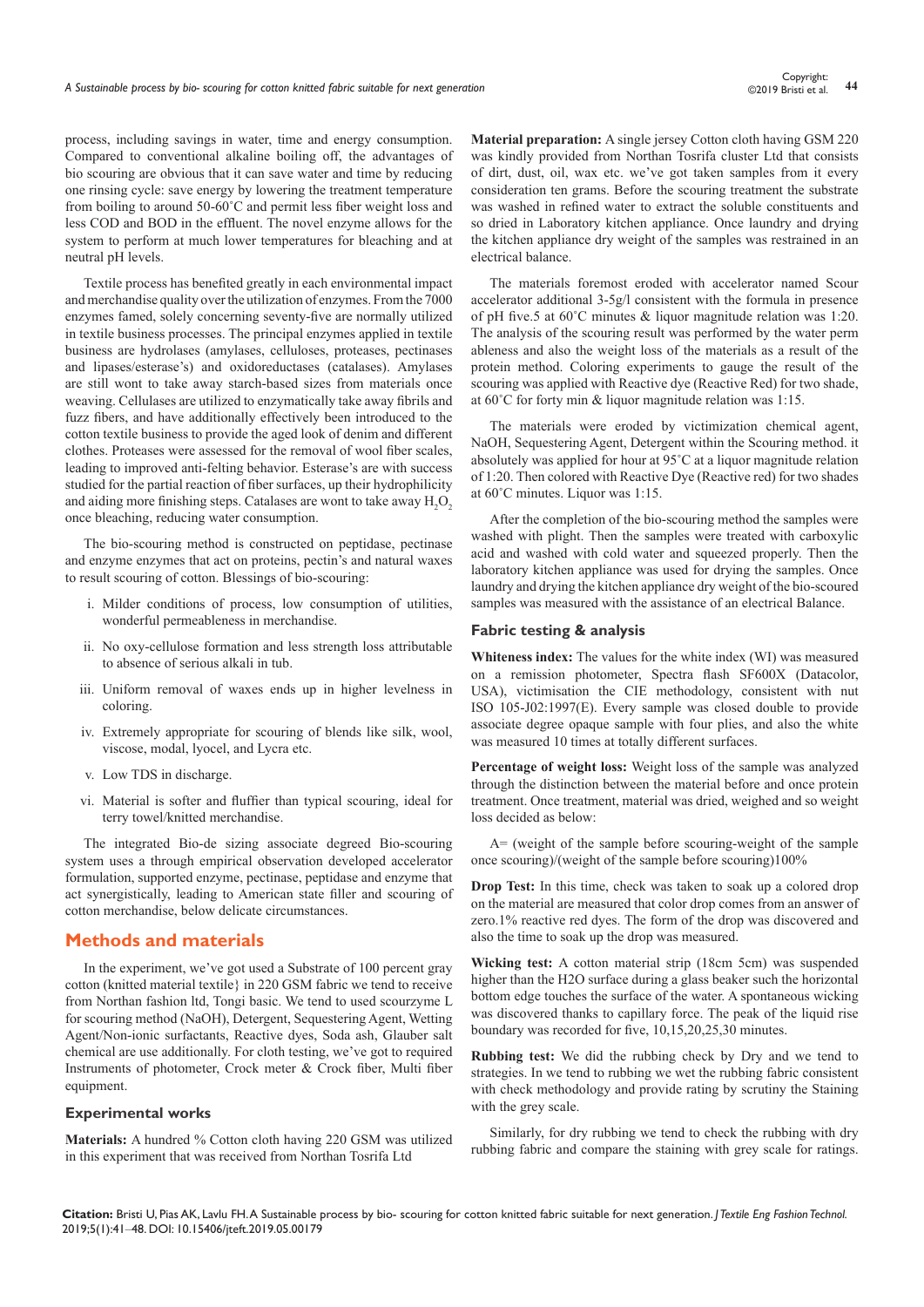Color Fastness to rubbing may be a main check that is usually needed for each colored material either it's written or colored.

If the color fastness to rubbing is nice then its different properties like laundry fastness and sturdiness etc. improves mechanically as a result of the rubbing may be a methodology to see the fixation of the color on the material. So, if the fixation, it's rubbing properties are good.

**Moisture regain test:** Moisture Regain is well-defined because the weight of water during a material expressed a share of the kitchen appliance dried weight of the fabric.

At first, the material was kitchen appliance dried in 220c for two hrs. Then, the burden of the material was measured. Then, the material was unbroken during an accustomed atmosphere for twenty-four hrs. Again, the burden of the material was measured.

Let,

Oven dried weight of the fabric = D



**Figure 1** Vertical Wicking Test of Conventional Scouring.





#### **Absorbency test**

**Wicking test:** In this test, we have observed that for 3g/l caustic soda treated sample the wicking height was 8cm, 1.3cm, 0.8cm, 0.5cm, 0.25cm, 0.2cm and for 4g/l caustic soda treated sample the wicking height was 8.3cm,1.5cm, 1.2cm, 0.6cm, 0.4cm, 0.3cm. and for 5g/l caustic soda treated sample the wicking height was 8 cm,1.2cm, 0.9cm, 0.6cm, 0.3cm, 0.2cm after 5,10,15,20,25,30 min respectively.

In this test, we have observed that for 3g/l bio scoured sample the wicking height was 6cm, 2cm, 2cm, 1.3cm, 0.8cm, 0.8cm and for 4g/l bio scoured sample the wicking height was 8cm, 2.4cm, 1.2cm, 1.2cm, 0.8cm, 0.6cm. and for 5g/l bio scoured sample the wicking height was 8.3cm, 2.7cm, 1.4cm, 1.3cm, 1.3cm, 0.8cm after 5,10,15,20,25,30 min respectively (Figure 1) (Figure 2).





#### **Figure 2** Vertical Wicking Test of Bio-Scouring.

Among this test results we have found that for 4gm/l, the absorbency of the fabric is most consistent. That's why we took 4 gm/l concentration of NaOH / Enzyme for further procedures.

**Drop test:** In this test, for Conventional sample, time to absorb the

colored drop was 0.4, 0.4,0.5sec for 3g/l, 4g/l, 5g/l respectively (Figure 3).

For Bio-Scouring sample time to absorb the colored drop was 0.2, 0.4,0.5sec for 3g/l, 4g/l, 5g/l respectively (Figure 4) (Figure 5).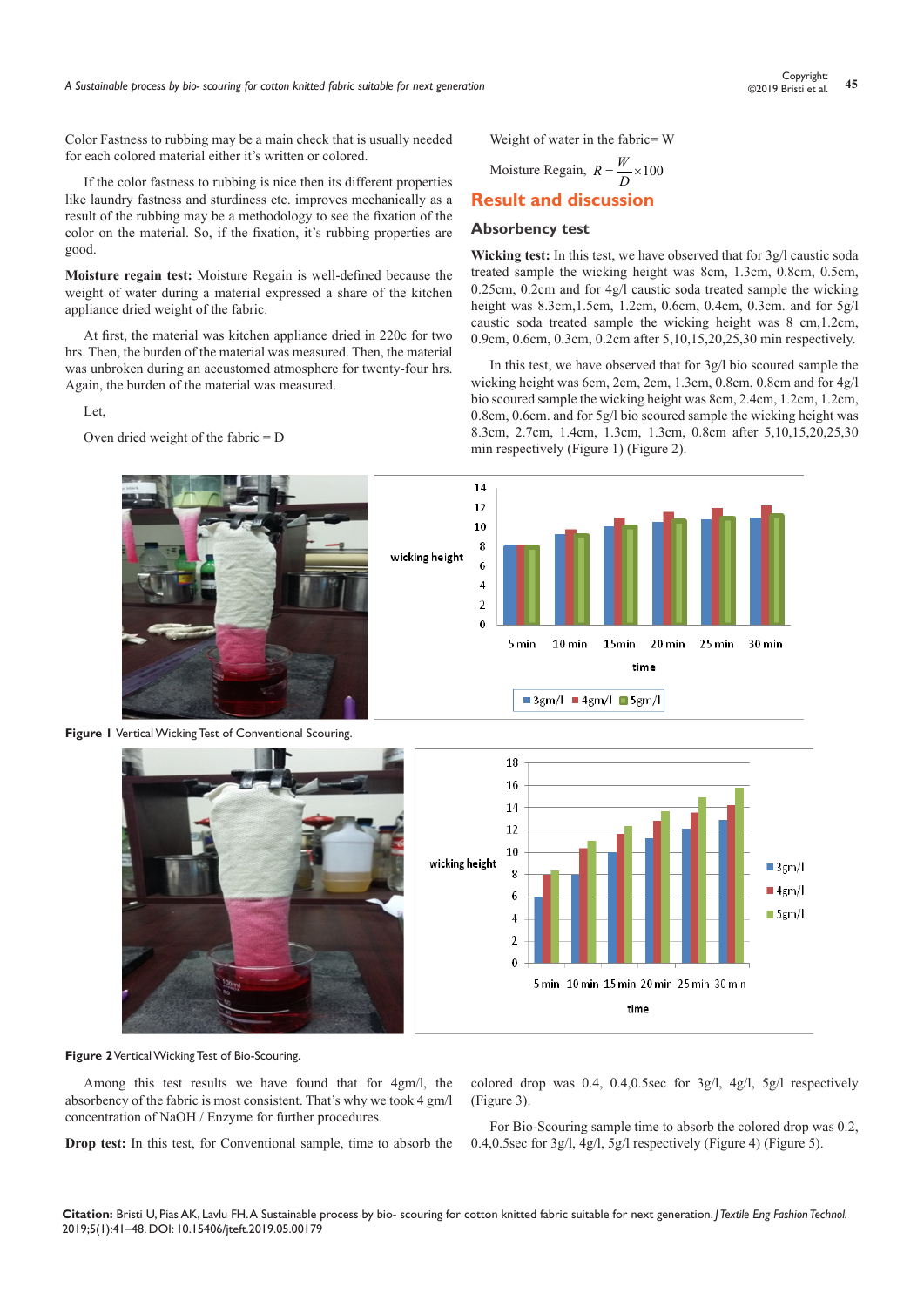

**Figure 3** Drop test of conventional scouring.



**Figure 4** Drop test of bio-scouring.



**Figure 5** Drop Test of Bio-Scouring & conventional.

**Weight loss test:** In this test, we have found that for caustic scouring the weight loss was 6.26 %, 6.18%, 6.18% for 3g/l, 4g/l, 5g/l respectively.

In this test, we have found that for bio scouring the weight loss was 7.5%, 7.5%, 7.5% for 3g/l, 4g/l, 5g/l respectively.

**Whiteness index:** For caustic scoured whiteness index is 36.84,40.55,40.11 for 3g/l, 4g/l, 5g/l respectively and for Bio- scoured whiteness index is 11.64,17.56,12.29 for 3g/l, 4g/l, 5g/l respectively.

For Grey Fabric STD WI are 5.34 (Figure 6).

# **pH value**

**pH value for conventional**: For caustic scouring pH value was 10.5 (Figure 7).



**Figure 6** Whiteness index.



**Figure 7** pH value of conventional scouring.

**pH value for bio-scouring:** For Bio-scouring the value was 5.5 (Figure 8).



**Figure 8** pH value of Bio-Scouring.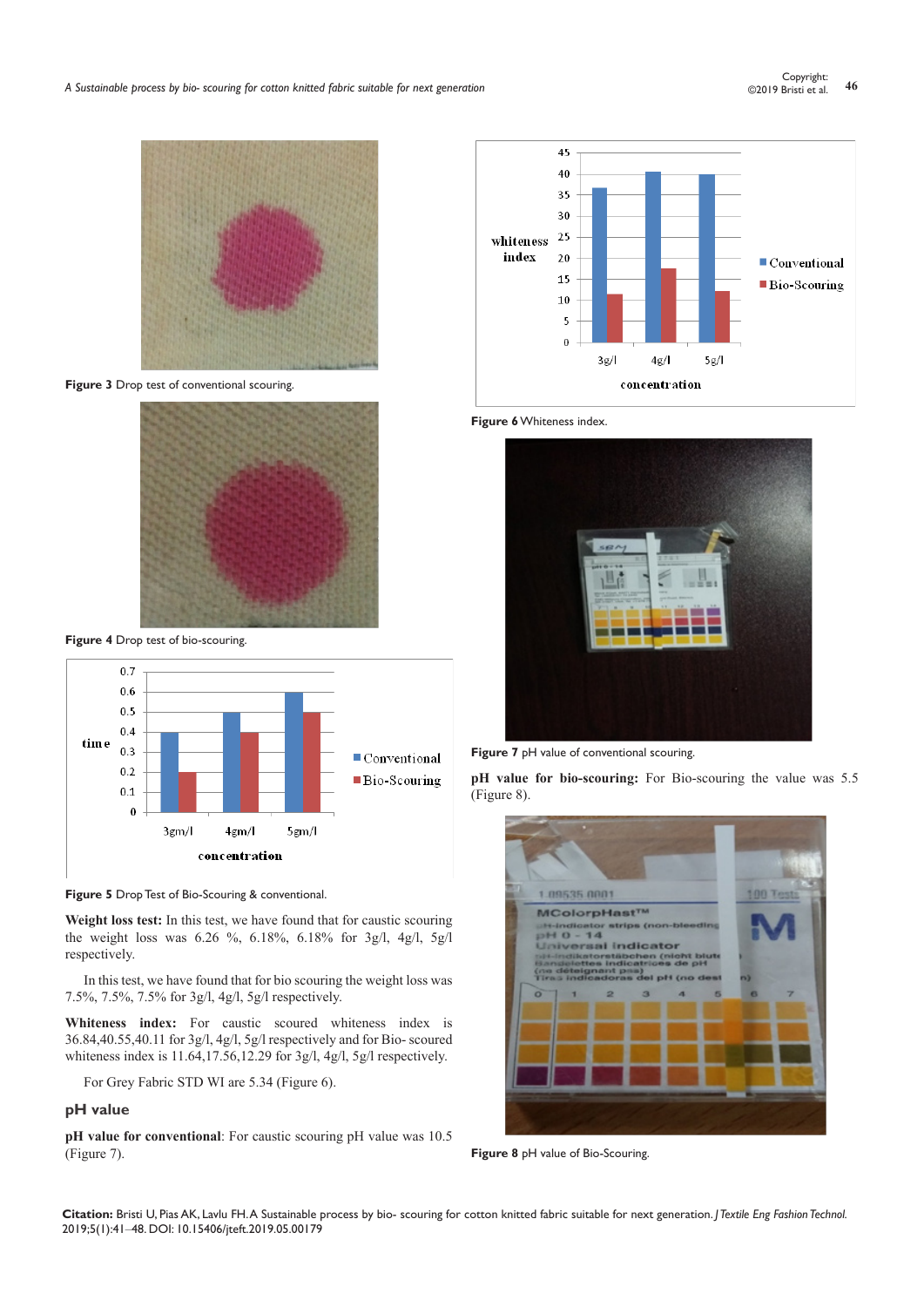**Colorfastness to wash:** For Conventional scouring dry rub grade is 4-5 & wet rub grade is 4-5 according to the grey scale (Figure 9).



## **Figure 9** Colorfastness to wash for caustic scouring.

For Bio-Scouring dry rub grade is 4-5 & wet rub grade is 4-5 according to the grey scale (Figure 10).



## **Figure 10** Colorfastness to wash test for bio scouring.

**Moisture regain test:** For Conventionally scoured Fabric Moisture Regain is 6.27% and for Bio-Scoured Fabric Moisture Regain is 6.78% (Figure 11).

# **Dyed fabrics**

(Figure 12) (Figure 13).



**Figure 11** Color Fastness to wash test m/c.



**Figure 12** Conventionally Scoured Dyed Fabric.





# **Conclusion**

The textile industry was recognized as a key sector where opportunities accessible from adapting biotechnology are high but current awareness of biotechnology is low. In textile processing the enzyme can be effectively used for introductory process like de sizing, scouring and bleaching.

Bio scouring can be suggested as an adequate procedure for scouring of cotton. It is a simple, repeat able and safe process. The